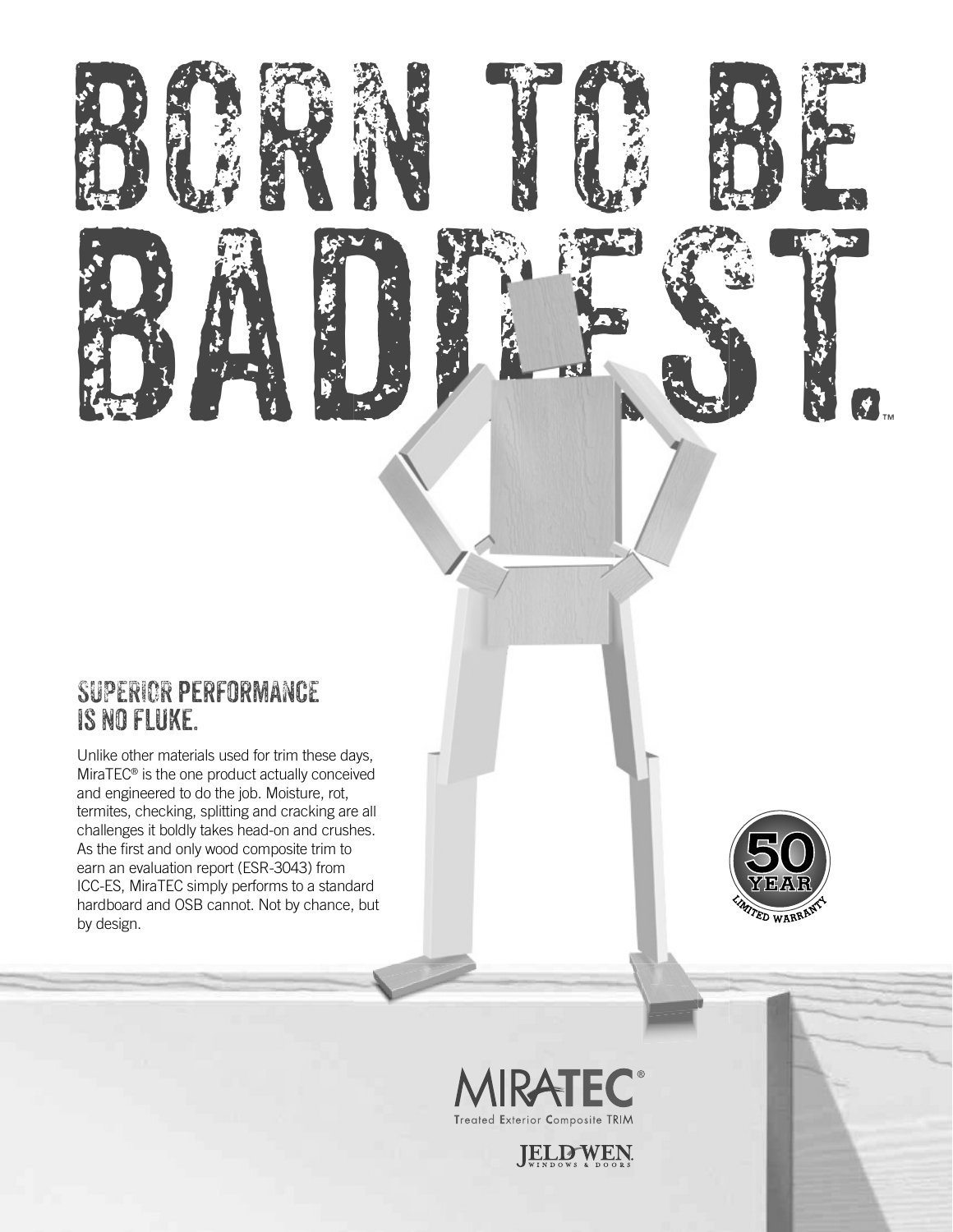# IN HEAD-TO-HEAD COMPETITION, IT'S NO CONTEST.

## **MIRATEC VS PRIMED WOOD TRIM**

- MiraTEC has none of wood's frustrating drawbacks.
- MiraTEC doesn't require significant maintenance and replacement, because it resists moisture, rot and termites. Primed wood may be treated, but many do not offer rot and termite protection.
- MiraTEC is a more advanced, engineered material.
- MiraTEC offers consistent density.
- MiraTEC won't warp, split or check over time.
- MiraTEC is one solid piece. Primed wood is normally finger jointed to make longer lengths and edge glued to make the width - with a limited warranty on the glue joints.

### **MIRATEC VS HARDBOARD/FIBER AND OSB TRIM**

- MiraTEC is not laminated.
- MiraTEC has greater moisture resistance which means better long term performance.
- MiraTEC performs up to 9 times better in Weatherability Testing, which evaluates a product's ability to withstand exposure to the elements over time. See chart at right.



## No other trim PERFORMS LIKE MIRATEC.

- >> Resists moisture, rot and termites.
- >> Reversible with clear cedar wood grain texture on one side and smooth on the other.
- >> Easy to handle, machine, cut and nail.
- >> Won't check, split or crack.
- >> Cuts consistently due to uniform product density.
- >> Primed with an ultra-low VOC primer containing a mildewcide.

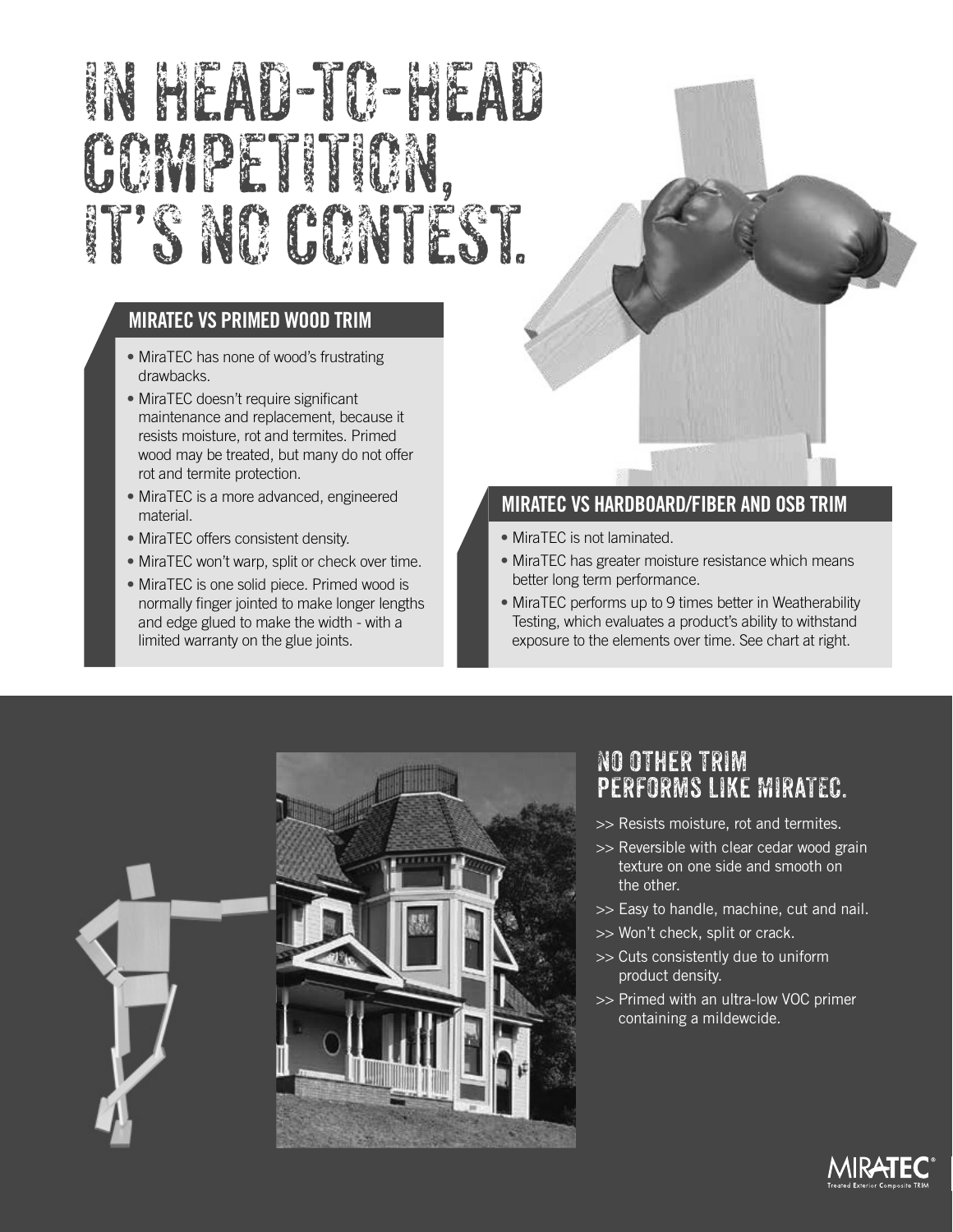## **MIRATEC VS FIBER CEMENT TRIM**

- MiraTEC has a more authentic wood grain texture.
- MiraTEC is reversible.
- MiraTEC is highly resistant to moisture. Independent tests show fiber cement absorbs five times more water (ASTM 24 - Hour Soak Test). See chart at right.
- MiraTEC is 100% silica free. Cutting fiber cement releases silica, a known carcinogen.
- MiraTEC is not brittle or difficult to stack.
- MiraTEC is as easy to handle, cut and nail as wood, requires no special tools.
- MiraTEC is available in widths up to 16" and lengths of 16', takes less time and labor to install.
- MiraTEC is backed by a 50-year limited warranty. Most fiber cement has a 15-year limited warranty.



• MiraTEC costs up to 30% less.

## **MIRATEC VS PVC TRIM**

- MiraTEC has a more authentic wood grain texture.
- MiraTEC accepts all shades of paint beautifully.
- MiraTEC is not prone to thermal expansion.
- MiraTEC is made from sustainable materials and renewable resources.
- MiraTEC costs up to 50% less.



## Anyone can talk performance. MiraTEC proves it.



Moisture resistant: As measured by ASTM D1037 for Water Absorption and Thickness Swelling.

Rot resistant: Tested per AWPA E16 Field<br>Test for Evaluation of Wood Preservatives t Test for Evaluation of Wood Preservatives to be Used Out of Ground Contact: Horizontal Lap-Joint Method.



Termite resistant: Tested per AWPA E7 Standard Method of Evaluating Wood Preservatives by Field Tests with Stakes.



Building code compliant (ESR-3043): MiraTEC is the first and only wood composite trim to earn an evaluation report (ESR-3043) from ICC-ES.